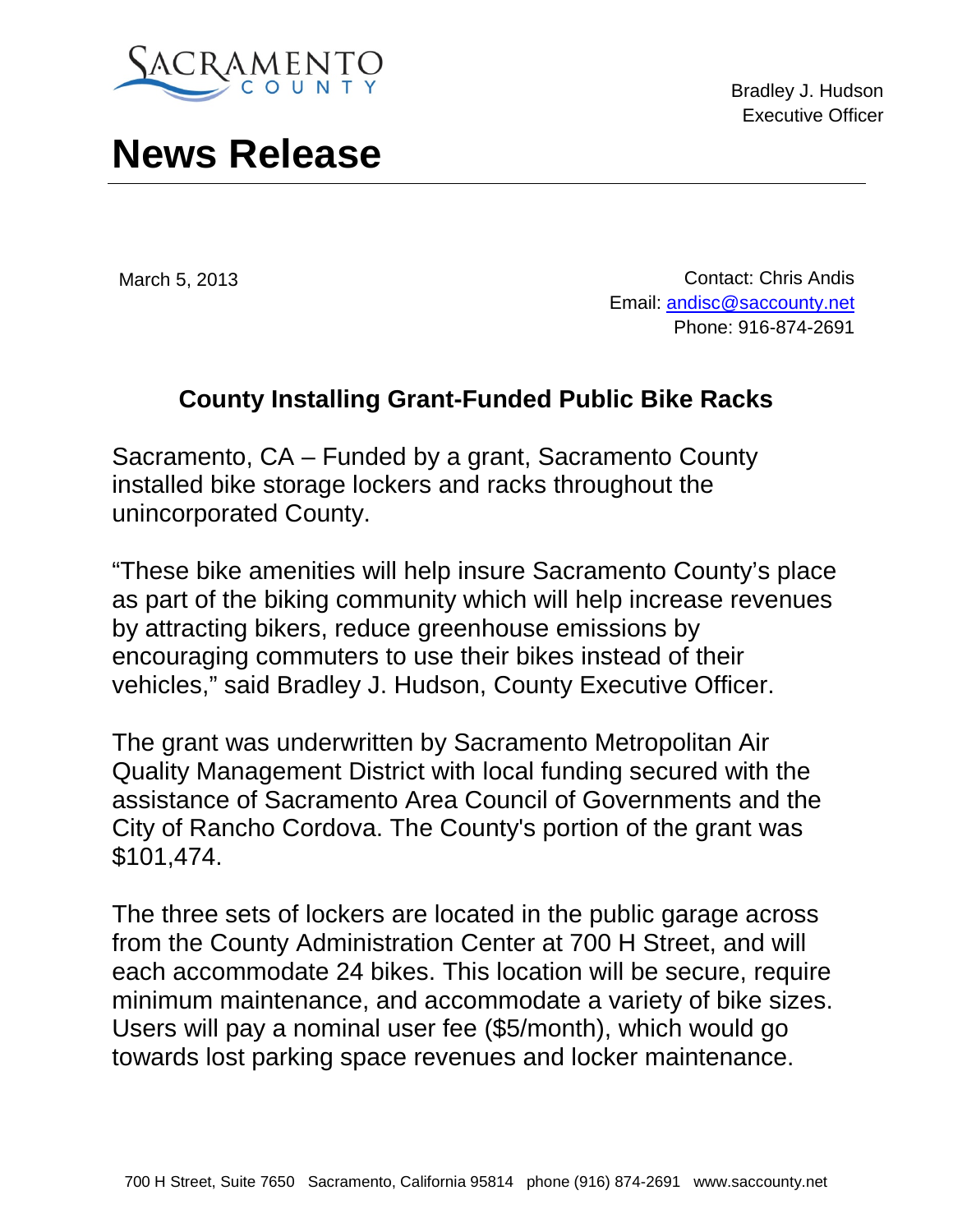*Page 2*

In the coming weeks, an additional 26 bike racks will be installed; 22 in the secure cages in the public garage, one on each of the Administration Center plazas, and one at the St. Joseph's parking lot (primary Jury parking lot). The next phase of the project be used to install bike racks at various locations in public parks throughout the County.

The locker rooms in the public garage have also been upgraded, including new lockers, new shower heads and floor mats, all of which provide a more functional, sanitary, and attractive setting for the biking and running enthusiasts that use the facility.

**Stay Connected! Get County News as it happens by signing up for [SacCountyNews](http://www.saccounty.net/SAC_SC_DF_EmailUpdates)**